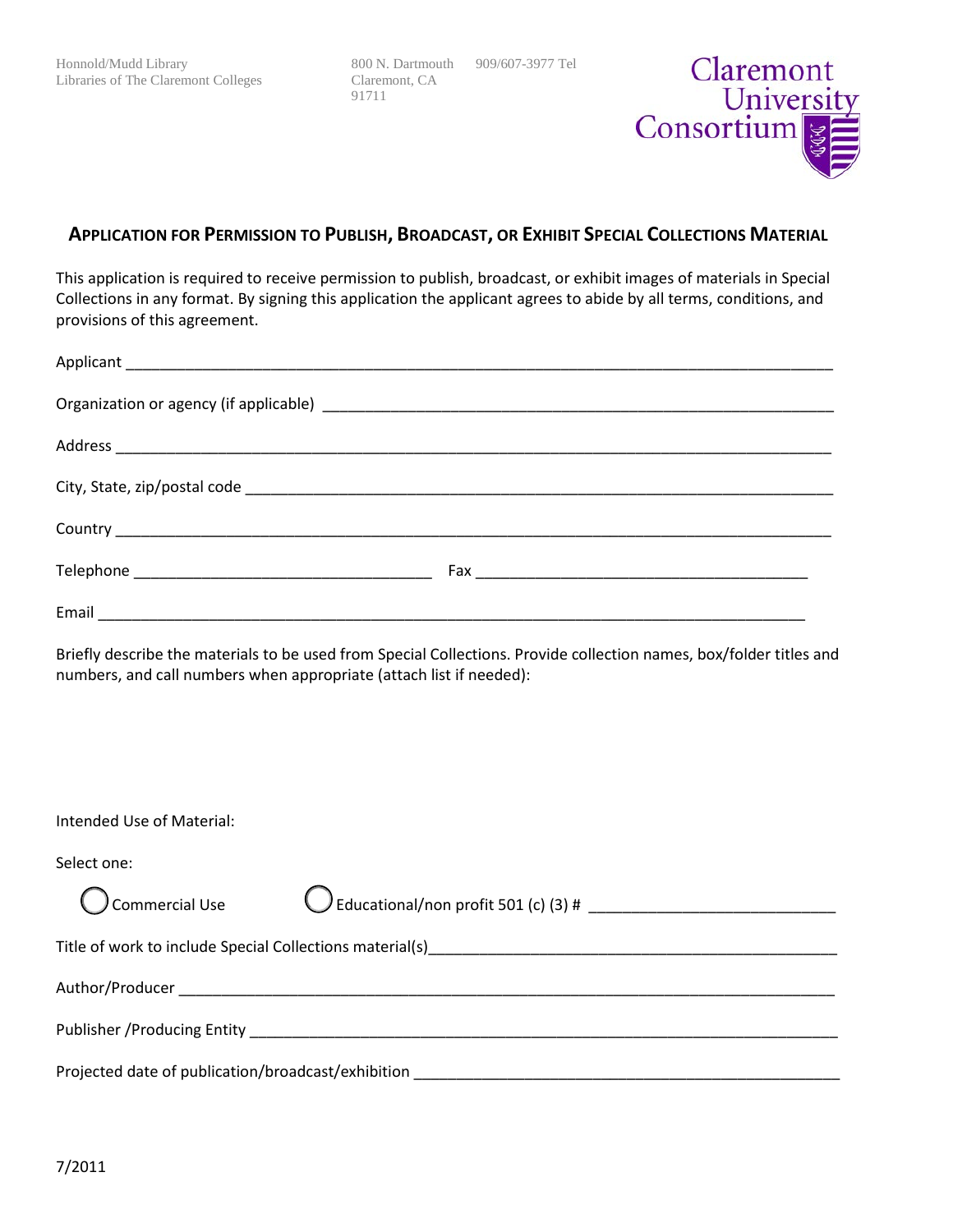| Honnold/Mudd Library<br>Libraries of The Claremont Colleges                                                     | 800 N. Dartmouth<br>Claremont, CA<br>91711 | 909/607-3977 Tel            | Claremont<br>University<br>Consortium <sup></sup> 图 |
|-----------------------------------------------------------------------------------------------------------------|--------------------------------------------|-----------------------------|-----------------------------------------------------|
| Format (check all that apply):                                                                                  |                                            |                             |                                                     |
| Periodical<br><b>Book</b>                                                                                       |                                            | Film/Video program          | Advertisement                                       |
| CD-ROM<br>Web Site                                                                                              |                                            | School project/paper        |                                                     |
| Other                                                                                                           |                                            |                             |                                                     |
| Placement in Publication (check all that apply):                                                                |                                            | Cover                       | <b>Interior Use</b>                                 |
| Number of Print Run(s): _______________________                                                                 |                                            |                             |                                                     |
|                                                                                                                 |                                            |                             |                                                     |
| Image will be published as (select one):                                                                        |                                            | black and white             | full color                                          |
| Image size to be published: example and a series of the series of the series of the series of the series of the |                                            |                             |                                                     |
| Requested scan resolution:                                                                                      |                                            | Requested scan file format: |                                                     |

## Conditions of Publication of Special Collections Materials

- 1. All requests will be considered on a case-by-case basis.
- 2. Permission granted is for a single use of the material(s) in a publication, exhibit, broadcast, or other medium. Subsequent use of the material(s), including reprints or new editions of a publication, requires a separate request for permission to publish. Permission to publish includes use in all media markets only so long as the publisher and the content remain the same. New permissions must be sought for any and all changes in publisher, content, language, format , or medium.
- 3. Special Collections retains its right to publish these materials and to grant permission to others to do so.
- 4. Special Collections will assess a use fee for the commercial publication of each item from its collection. Special Collections reserves the right to judge whether a proposed publication is commercial, based on the nature of the publication, the publisher, and the intended circulation. Special Collections also reserves the right to assess a use fee for a scholarly publication if it consists extensively or exclusively of materials from Special Collections.
- 5. Special Collections reserves the right to limit the number of items to be published.
- 6. Use fees cover non-exclusive, one time use of a single item unless otherwise indicated and are to be paid in advance of publication. Use fees are assessed in addition to any duplication costs. Rights are not granted in perpetuity.